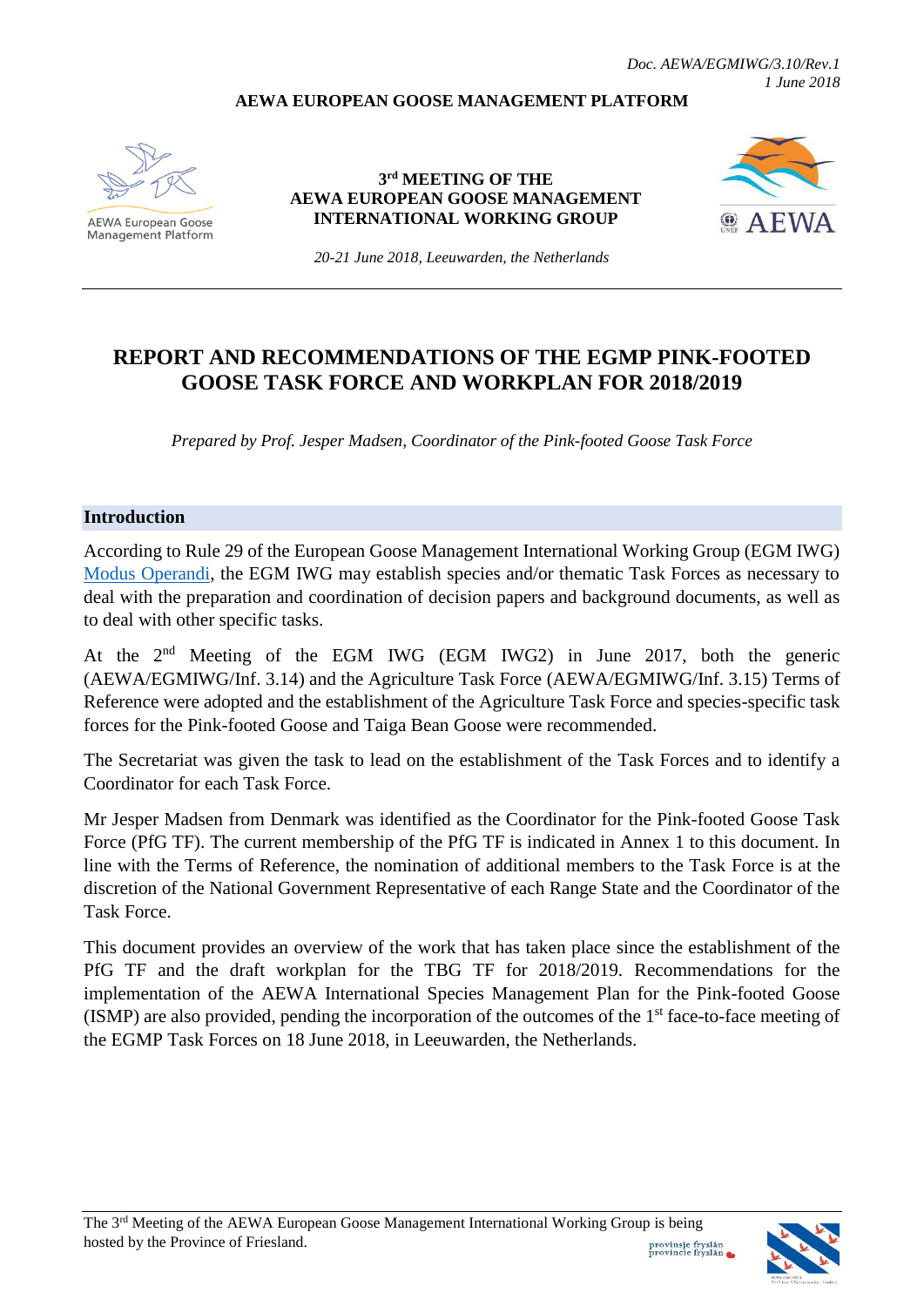# **Meetings**

Since no funding has been specifically allocated for the work of the PfG TF, communication and information exchange has been conducted either via email or through online meetings.

The first meeting of the PfG TF took place on 15 February 2018. The second meeting took place on 9 April 2018.

To maximise synergies and use of resources, the first face-to-face meeting for the PfG TF is taking place back-to-back with the 3<sup>rd</sup> annual meeting of the EGM IWG in June 2018 (EGM IWG3). It is envisaged that this concept will be likely carried into the following years.

The meeting notes of each online meeting have been circulated to the EGM IWG shortly after the meetings have been concluded. The main activities and outcomes are summarized in this document.

### **Key activities**

According to the Terms of Reference for AEWA EGM IWG Task Forces, the PfG TF shall assist the IWG in the implementation of the PfG International Species Mangement Plan (ISMP) in terms of catalysing the process and stimulating and supporting Range States in the implementation.

Key activities include:

- 1. To support the ongoing development of monitoring of the progress of the implementation of the ISSMP, including recommendations on how to tune Adaptive Harvest Management (AHM) and non-AHM monitoring activities;
- 2. Support the implementation of hunting organisation in Denmark and Norway to support the AHM strategy; and
- 3. Act as review panel for the annual monitoring and assessment reports for the PfG ISMP provided by the EGMP Data Centre.

### **Outcomes and recommendations**

The Task Force members agreed to review the Population Status Report 2017/2018 and the PfG Harvest Strategy Report 2017/2018, which will be submitted to the EGM IWG3 in June 2018.

During the 1<sup>st</sup> face-to-face meeting of the EGMP Task Forces (18 June 2018, Leeuwarden, the Netherlands). the Task Force will discuss needs for adjustment of population and harvest monitoring in light of recent new developments of migration routes and schedules as well as the new population models, which are currently being developed by the EGMP Data Centre; proposals for adjustments will be submitted to the EGM IWG in June 2018.

In addition, the Task Force will provide suggestions to the EGM IWG in June 2018, on how to improve the organisation of hunting in Norway and Denmark, to maintain a sufficient harvest rate to stabilise the population around the agreed target.

The Task Force recommends to the EGM IWG that discussions are initiated on which variables shall be included in the evaluation of implementation of the PfG ISMP in 2022, including evaluation of the population target.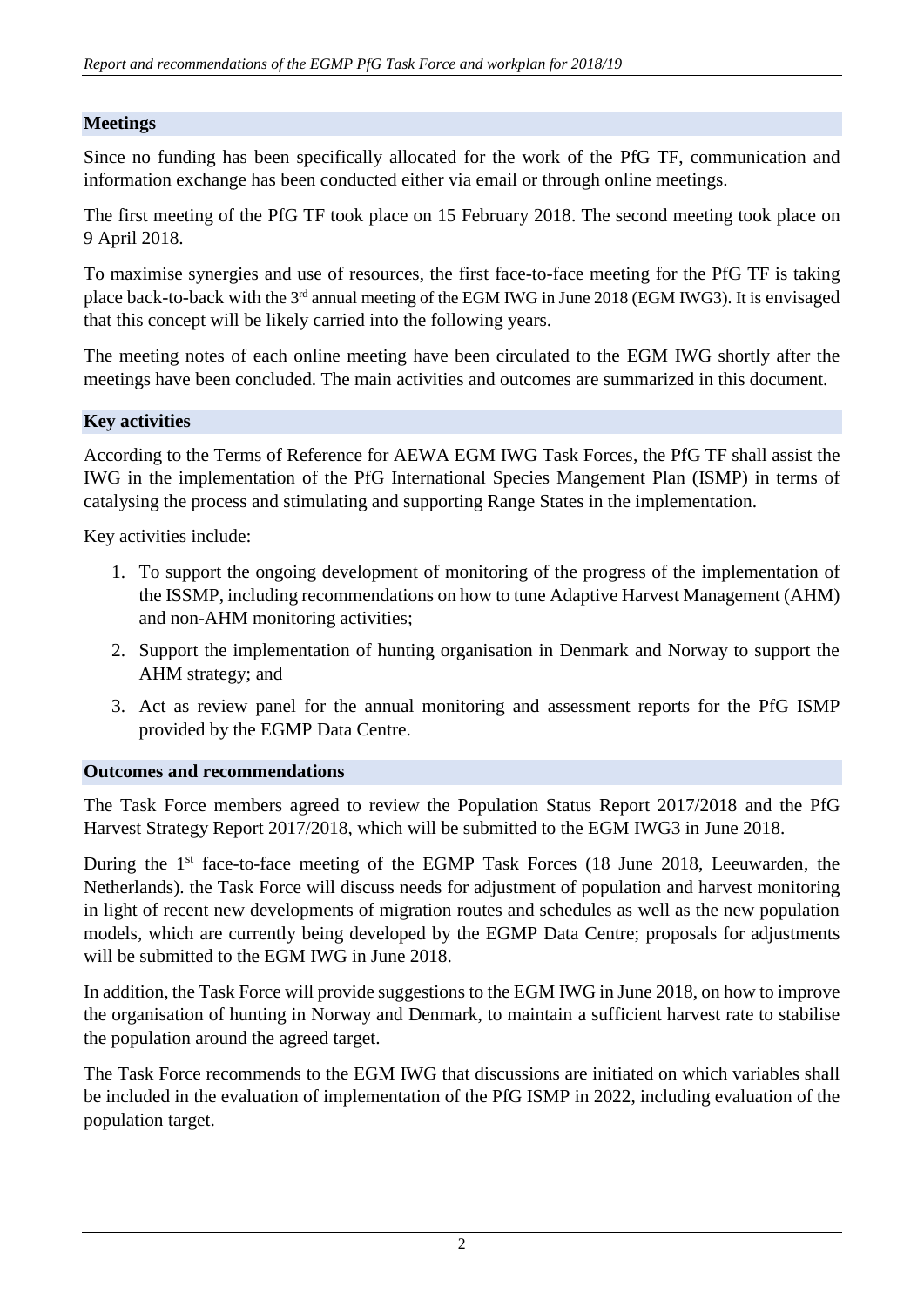# **Workplan for the implementation of non-AHM related actions (2018/2019)**

The Task Force will prepare:

- 1. A report on preliminary outcomes of habitat restoration activities in Belgium;
- 2. A proposal for how to assess ecosystem services provided by Pink-footed Geese;
- 3. An overview of the status of tundra degradation in Svalbard.

It should be noted that the draft workplan will be revised and completed during the  $1<sup>st</sup>$  face-to-face meeting of the EGMP Task Forces (18 June 2018, Leeuwarden, the Netherlands). Activities foreseen in the draft workplan will be revised against the information provided by Range States in the National Reports 2018. The revised draft workplan will be presented to the EGM IWG3 during the Pink-footed Goose Session at the meeting, and is expected to be approved by the EGM IWG for implementation in 2018/2019.

| <b>ISSAP/ISSMP</b><br><b>Objective/Action/Result</b> | <b>Activity</b>         | Lead | <b>Time-frame</b> | <b>Comments</b> |
|------------------------------------------------------|-------------------------|------|-------------------|-----------------|
| Review of annual assessment                          | Comment on draft        | thd  | First half of     |                 |
| reports for the Pink-footed Goose                    | reports                 |      | June 2019         |                 |
| Proposal for improved hunting                        | National consultations; | tbd  | March 2019        |                 |
| organisation in Norway and                           | compilation of a note   |      |                   |                 |
| Denmark                                              |                         |      |                   |                 |
| Ecosystem services assessment                        | Proposal for            | thd  | March 2019        |                 |
|                                                      | monitoring and          |      |                   |                 |
|                                                      | assessment; report      |      |                   |                 |
| Adjustment of monitoring                             | Report with             | thd  | November          |                 |
| activities                                           | recommendations to      |      | 2018              |                 |
|                                                      | <b>EGM IWG</b>          |      |                   |                 |
| Ecosystem impacts                                    | Status of tundra        | thd  | February 2019     |                 |
|                                                      | degradation; report     |      |                   |                 |
| <b>Habitat restoration</b>                           | Belgian status; report  | thd  | March 2019        |                 |

*Table 1 Draft workplan for the Pink-footed Goose Task Force 2018/2019*